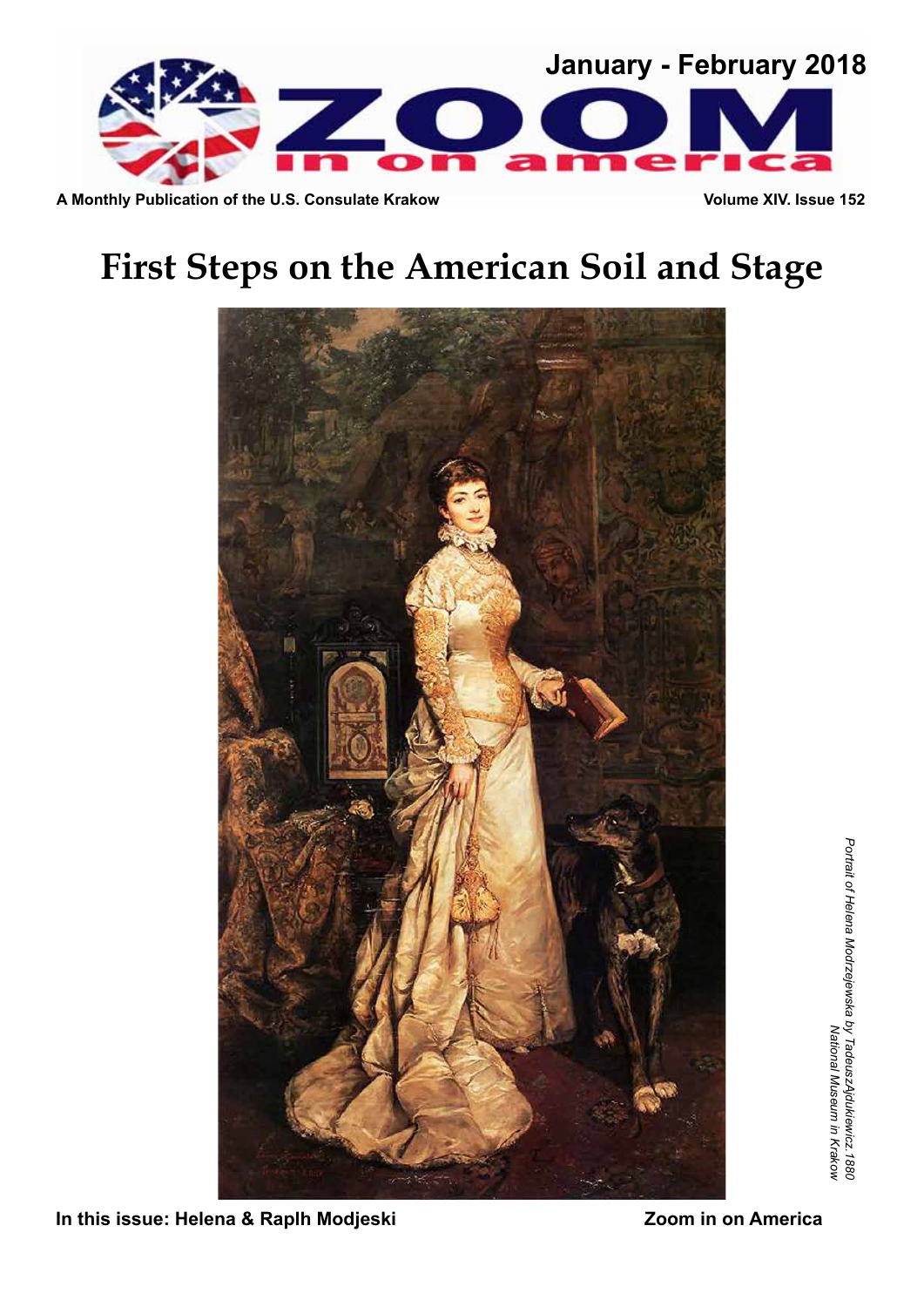### **From Modrzejewska to Modjeska**

Helena Modrzejewska's first name is present in a number of different languages, or has related versions such as Elena or Lena, her surname "Modrzejewska", however, poses a real challenge to pronounce for any non-native speaker of the Polish language. It is no wonder then that when Modrzejewska, an already accomplished actress in Poland, wanted to pursue her acting career in America, her name became a concern. It was actor John McCullough of the California Theater who suggested simplifying it. In her *Memoirs and Impressions*, the actress describes the moment when she changed her name Modrzejewska to Modjeska:

*After the rehearsal Mr. John McCullough came to speak to me. He was visibly touched and said many flattering things to me, and at once set the date of my debut for August 13 [1877]. Before leaving, he asked me how I spelled my name. I wrote it in full, just as it is spelled in Polish, "Helena Modrzejewska," and handed it to him. He looked at it, smiled, and rubbing his head, said: "Who on earth could read that, I wonder? I fear you will be compelled to change your name, Madam!" I told him I did not like to do so, but I might, by the omission of a few letters, make out a name which would sound pretty much like my own, and yet not frighten people away, and I wrote down "Modgeska." He smiled again, saying it might remind one of "Madagascar. I soon perceived the point, and changed*

*the "g" into a "j". He spelled aloud "Modjeska." "Now," he said, "it is quite easy to read, and sounds pretty, I think." We parted good friends, and I began to make preparations for the performance of "Adrienne Lecouvreur."*

Modjeska had come to America the previous year (1876) with her second husband, Count Karol Bozenta Chlapowski, and her son, Ralph, from her first marriage, and a few friends, including writer Henryk Sienkiewicz (who later won the Noble Prize in Literature in 1905.) This was a politically driven immigration as the Chlapowskis' patriotic stand put them in trouble with the authorities in the Russian Partition.

While their ship neared the American shore, the actress had mixed impressions of her second homeland to be:

*I have but an indistinct recollection of our landing in New York, but what I remember is the first picture of the city on our approach through the bay, a picture most enchanting, almost magic in its ethereal beauty. There were no shadows in it, no perspective, all was flooded with sunlight. The delicate, dim coloring gave to the whole a soft, lovely, unreal, and altogether most wonderful effect. Alas, as we came nearer, the beauty gradually vanished, and when we reached the docks the charm was totally dispelled.* 



*This photo showing a general view of the Third Avenue Line El train tracks, looking north up the Bowery from Grand Street, in New York City was taken in 1891 (5 years after the Modjeskis came to the United States.) On the west side of the street the cable car tracks are being installed. (AP Photo)*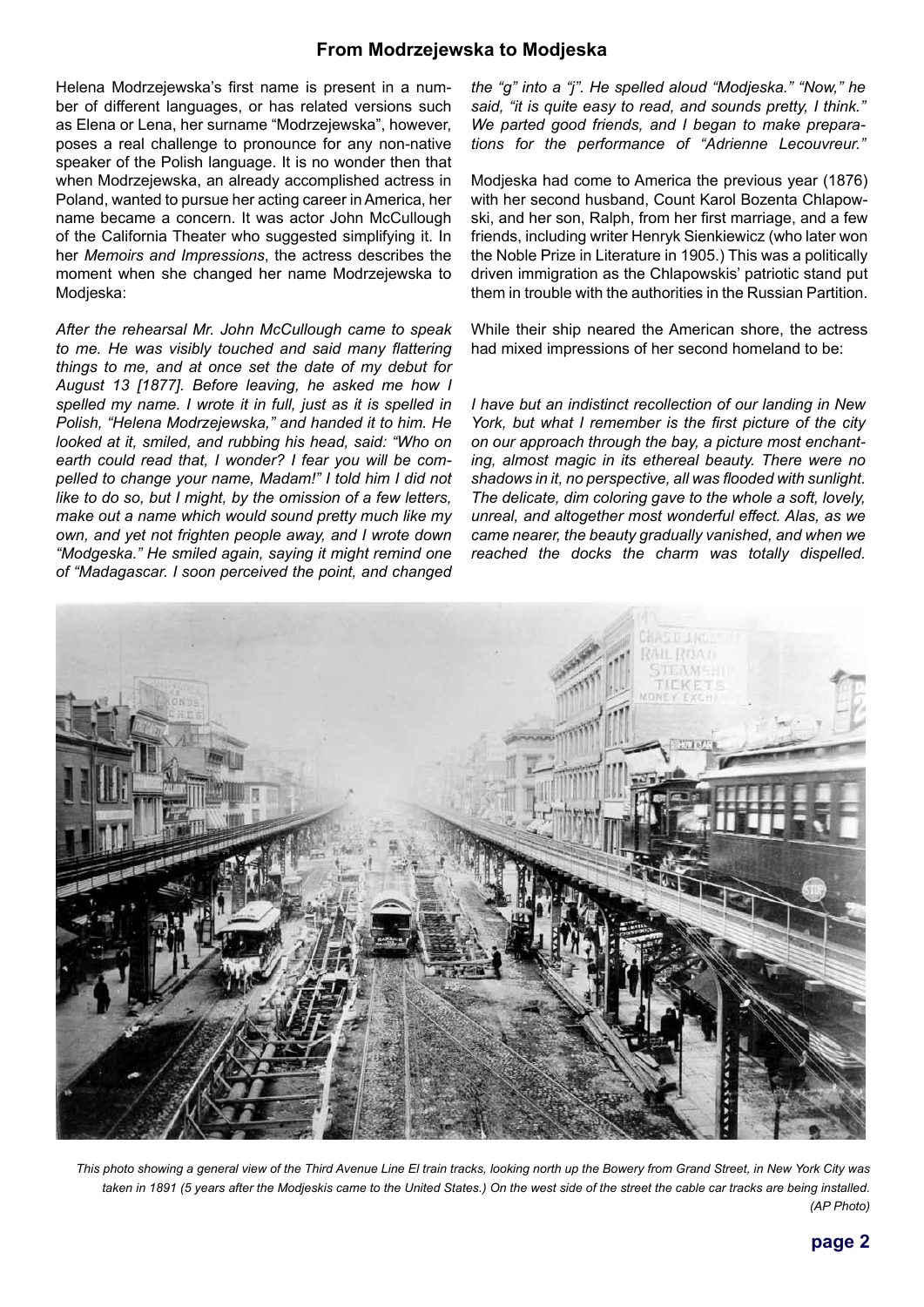The first bad impressions of New York did not wane with time. In fact, they deepened in Modjeska's mind when, to the grim architecture, she added the habit New Yorkers had of keeping their feet up on windowsills. She wrote to Stanislaw Witkiewicz:

*New York is a monstrous, untidy bazaar. The buildings are large, but without style. Brick or chocolate houses (the latter called here brownstone), with green window-shades, look simply awful. The whole city is as ugly as can be. But what makes the streets look still more unattractive are the soles of men's boots in the windows. Imagine that men have here the singular custom of sitting in rocking-chairs and putting their feet on the windowsills. You can see and admire the size of their shoes in the hotel lobbies, the barber shops, the clubs, and even in some private residences. Wherever you turn, these soles stare at you.*

But there were also things about New York that she liked. In the same letter she writes:

*In the evening we go to watch the ferries. They are large boats on the two rivers that encircle New York on both sides, and carry passengers to and from the different suburban towns. When all these boats are lit inside, they make a pretty sight. The colored lights placed in front of each ferry, reflected in the water, increase the effect, and - as there are many, many of those moving small palaces, going back and forth, the whole river looks as though it were on fire.*



And so, even with a plan to go back to New York to "conquer" the metropolis one day, the family decides to travel by sea to California. "Our address will be: Anaheim, California, poste restante," she writes in a letter to her mother.

The party's arrival in San Francisco happened in bad weather, amidst the Bay's notorious fog:

*For two days the steamer was prevented from landing because of the thickness of the fog. I remember standing on deck, wrapped up in a blanket, for the cold was quite penetrating, and straining my eyes in the direction of the Golden City. But there was nothing to be seen but the milky mist, and even when the fog became less thick, and at last we had entered the bay, we could distinguish only lights piercing through the veil of mist, and some nondescript forms that might be rocks or palaces, vague and mysterious.*

Modjeska went to San Francisco to see Edwin Booth (1833 – 1893), one of the best Shakespearean actors of the 19th century America, who received special acclaim for his role of *Prince Hamlet*. She was not disappointed seeing him act, but the fragment below shows in a humorous way how she learnt about the differences between American and European audiences:

*Imagine how indignant I grew when I heard men in the gallery whistling when he came before the curtain to take his call. I thought the people must be crazy, and turning to* 



*Left: 1968 Helena Modrzejewska as Halszka and Antonina Hoffmann as Beata in "Halszka z Ostroga" by Jozef Szujski Above: Edwin Booth, one of America's greatest stage actors of the 19th century. (AP Photo)*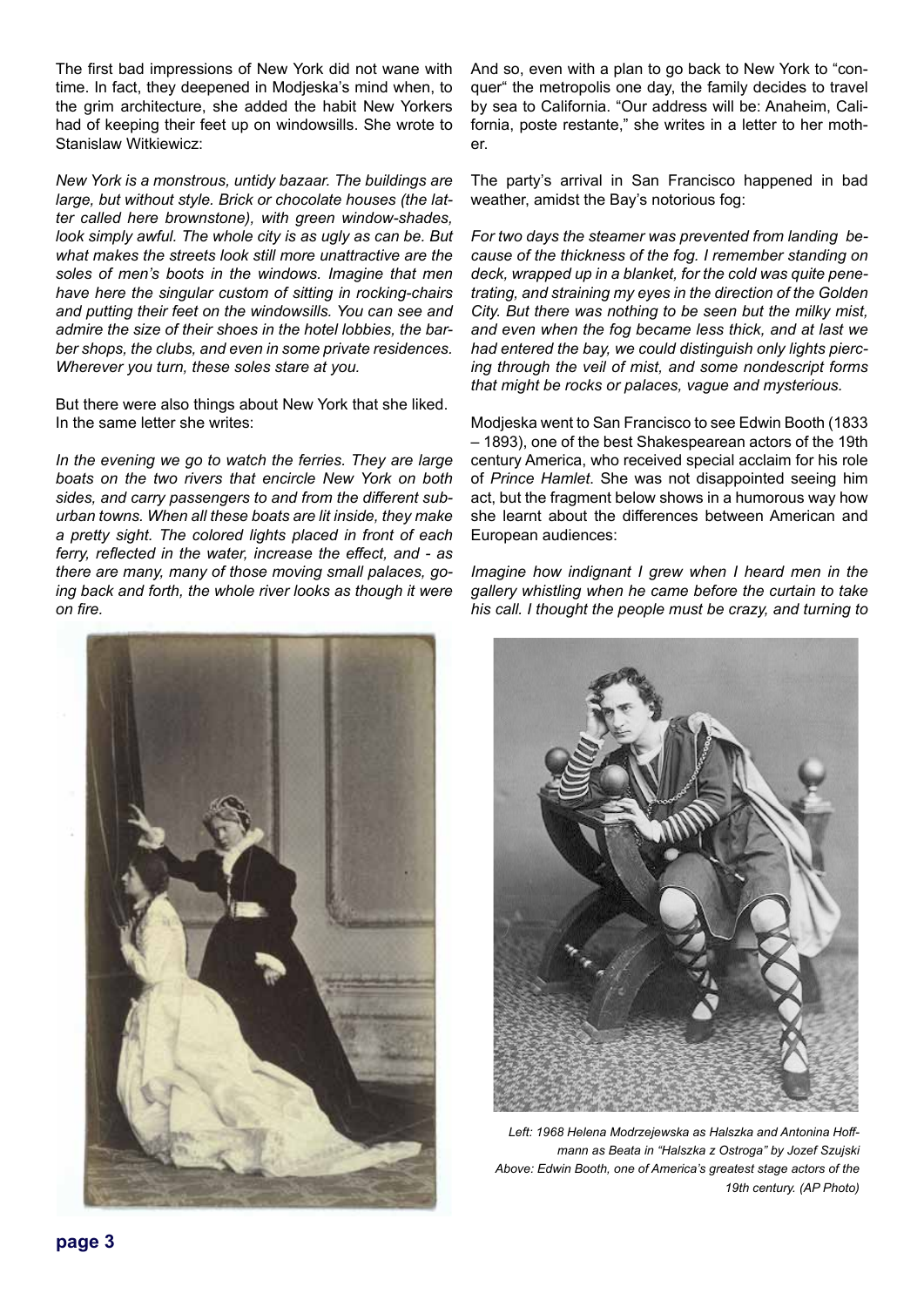*Captain Lessen, who sat next to me, I exclaimed: "What an outrage! To whistle at such an artist! I am sure I shall never play before such a stupid audience." Upon which my friend explained to me that whistling in this country did not mean an insult, as it does in Europe, where such a thing is worse than hissing; on the contrary, young men here whistle when they are pleased, to emphasize their approval. "They simply imitate birds," he added.*

Even though she travelled with her husband and son (then 15 years old) and her friends, the beginnings were quite difficult. Unused to the weather and a completely new environment of their settlement in Anaheim, they soon felt homesick:

*The blue waters of the great Pacific reminded me of our first sea-voyage when we left our country. The recollections of the happy past, spent among beloved people, Cracow, with its churches and monuments, the kind friends waiting for our return, the stage, and the dear public I left behind, all came back to my mind, and I felt a great acute pang of homesickness. I stepped away from the rest of the company, threw myself on the sand, and sobbed and sobbed, mingling my moans with those of the ocean, until, exhausted.*

The party bought a farm and tried their hand at agriculture, yet without any economic success. With waning earnings and no prospects at selling their dairy or vine, Modjeska made a decision:

*My husband had already spent \$15,000, yet he was ready to sacrifice the last penny of his small remaining capital to keep up the colony. I could not allow that, and disclosed my plan of going to San Francisco in order to study English, and try to get on the stage.*

Now, the priority became for Modjeska to learn good English that would enable her stage comeback. She was learning along with her son Rudolphe, whose name was also changed for a more American 'Ralph'. As can be guessed, he made a much faster progress in acquiring a new language.

*He made such rapid progress that in March he wrote a farce in English, which was performed at Governor Salomon's house by the latter's sons and himself. We had met the governor during our first stay in San Francisco, and he took a great interest in my prospective debut.*

Modjeska was determined to stay on in America and try to achieve success. When a friend urged her to return to Warsaw, she wrote back:

*I left Poland as the leading lady of the Warsaw Theatre; I will return as an acknowledged star of foreign stages.*



*John Edward McCullough. Photo Library of Congress*



*Helena Modrzejewska as Adam Kazanowski in "Dwór królewicza Władysława" by Józef Szujski, Photo Polona*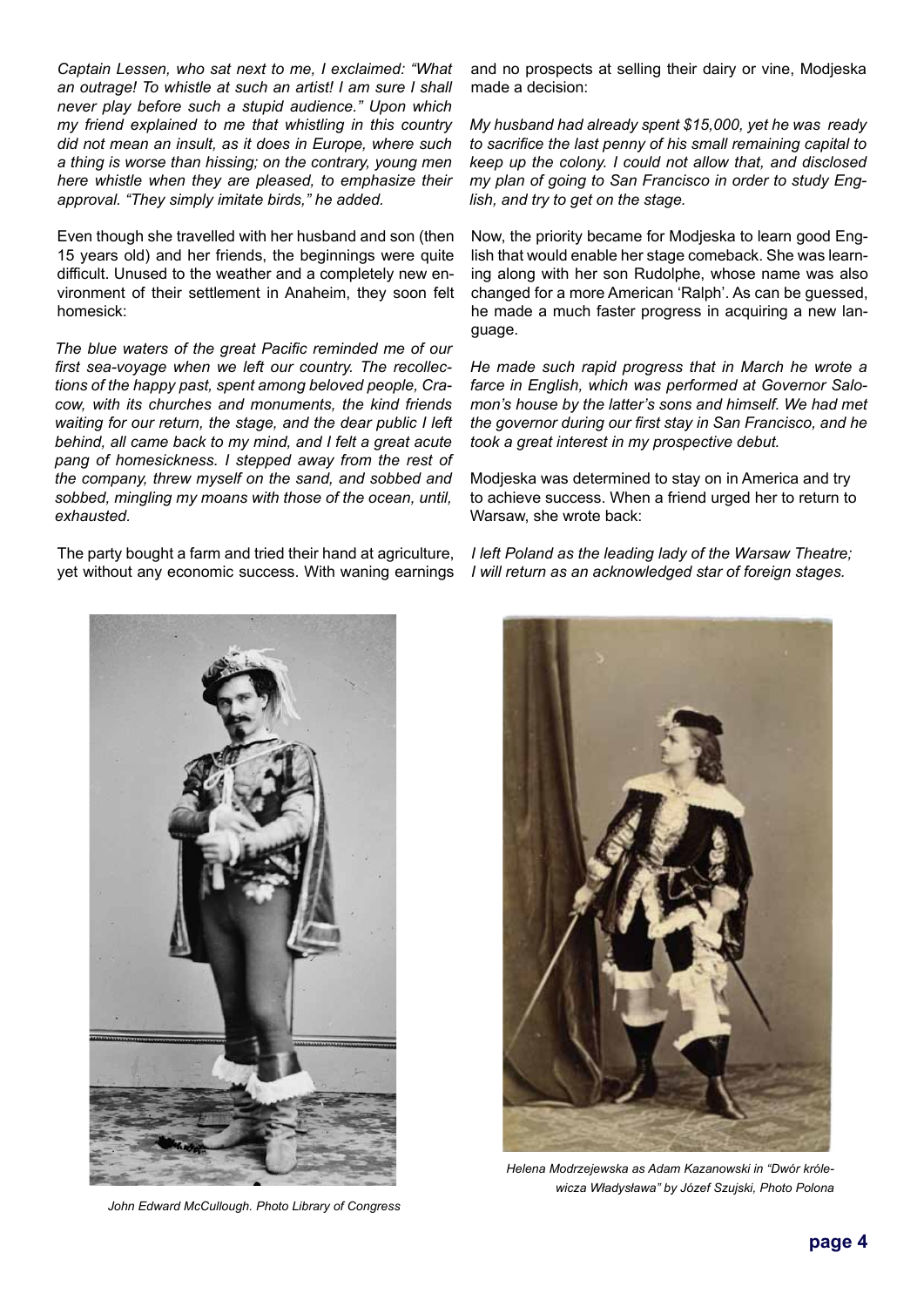The debut proved a success and John McCullogh offered Modjeska a week of different performances:

*He said there was quite a rush at the box-office to see the new Polish actress, and though next week belonged by right to Miss Rose Eytinge/ the latter kindly consented to postpone her engagement for a week. Her scenery was not quite ready, and so she preferred to wait, though she might easily have filled that week with other plays of her repertoire, I called on her and thanked her heartily for this concession. Mr. McCullough wanted me to play Juliet, alternating it with Adrienne, and he also asked me if I could play Ophelia to his Hamlet during one night of that following week, which he had selected for his benefit. I told him that I did not think I could learn the mad scene in English so as to be quite easy in it, at such short notice, but if he thought that the public would stand my rendering of this scene in Polish I might be ready to play the rest of the part in English. He consented, and rehearsals were called. John McCullough at that time was occasionally showing signs of the nervous disturbance which led him to that disastrous disease of which he died. While I was rehearsing with him the scenes of Hamlet, I noticed that several times* 

#### *he wiped tears from his eyes. When I inquired what affected him this way, he answered, ''It is your voice, Madame!"*

Helena Modjeska made a profound first impression on the American audience which launched her career in the New World. In her *Memoirs* she remembers the first two weeks as a "whirlwind of excitement:"

#### *People would flock to my dressing-room every evening, with tears in their eyes, shaking my hand, embracing me, and saying the most lovely things.*

She achieved great success as an actress on the American stage. Theatrical agent Harry J. Sargent signed her for a tour on the east coast. It was during this tour that she made her New York debut. She was mostly known for her roles in Shakespeare's plays, but her appearance in Schiller's *Maria Stuart*, Gautier's *Camille* and Ibsen's *A Doll's House* were also highly praised. In 1883 she obtained American citizenship. Helena Modjeska died on April 8, 1909 in Newport Beach, California. She was buried in her hometown Krakow.

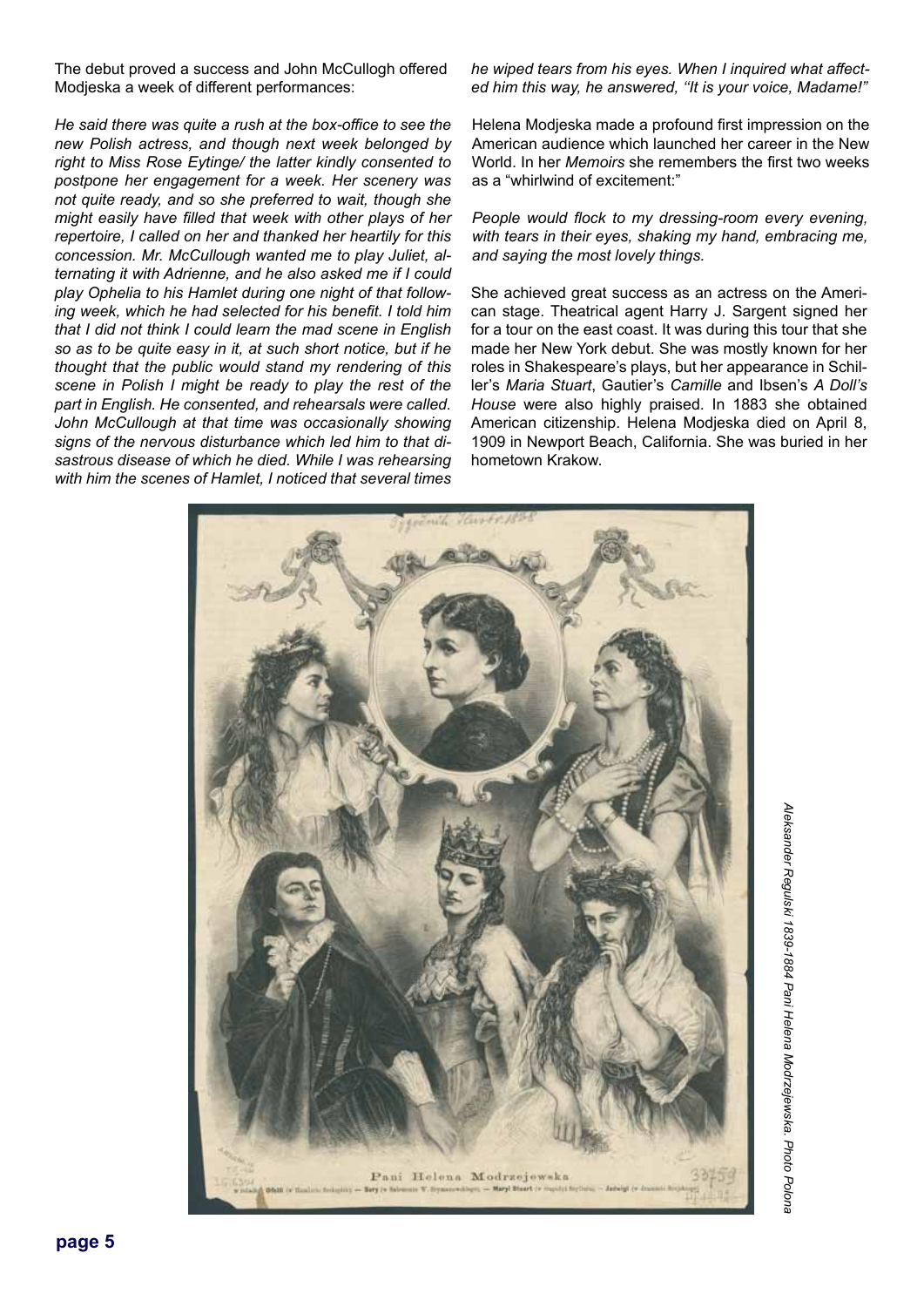## **Ralph Modjeski**

Ralph Modjeski, Helena Modjeska's son, was born Rudolphe Modrzejewski on January 27, 1861 in Krakow. As a young boy, he showed talent for music and curiosity for how things work. He spent his childhood in Poland and was often cared for by his grandmother as his mother was preoccupied with her career. He heard about the 1876 Exposition in Philadelphia and dreamed of seeing it. In her *Memoirs and Impressions*, Helena Modjeska remembers the time the family discussed this idea:

*Then one morning during the Christmas holidays my son Rudolphe, whom I had sent to Cracow with my mother in order to place him in a Polish school, came to Warsaw to spend his short vacation with us. He was even then determined to become a civil engineer. The first thing he spoke of was the coming exposition in America; and the lad, looking at the maps, declared that some day he would build the Panama Canal. He said it would be so nice if we could go to America now, see the great fair, and then cross Panama to California. He looked so happy planning this journey, that both my husband and myself began to look upon the crossing of the ocean as a possibility.*

When the family went to America in 1867, the boy's dreams came true:

*Of course we went to Philadelphia several times to see the Exposition, and Rudolphe was happy, for he takes great interest in all sorts of engines, which are most magnificently represented there.*



*Ralph Modjeski (Rudolf Modrzejewski) in 1931 Source: Wikipedia*

In 1877, a year on in his new country of residence he understood that he had to first master his English. It was also then that he changed his name for a more American version of Rudolphe.

*My husband had remained six weeks with me this time, but he was obliged to return south. He left with me my son, Rudolphe, who became at once my fellow-student. He then changed, with our approval, his name to that of Ralph, because, he said, Americans do not like long foreign names. Besides, we thought the names were really one.* 

She also remembers how they both learned from a great friend and teacher, Jo:

*My boy also was a diligent pupil, and we both began to learn English with an energy verging on frenzy. There was not an hour of time lost ; every minute was turned to profit. Of course he, being so much younger, learned much more quickly than I and could talk fluently long before I was able to put a few sentences together [...]*

Even though Ralph did not build the Panama Canal, he grew to be one of the United States best bridge engineers. He was chief engineer for these bridges and more: Government Bridge (1896), Thebes Bridge (1905), McKinley Bridge (1910), Crooked River Railroad Bridge (1911), Broadway Bridge (Portland) (1913), Harahan Bridge (1916), Metropolis Bridge (1917), Mears Memorial Bridge (1923), Benjamin Franklin Bridge (Philadelphia, Pennsylvania and Camden, New Jersey (1926), Tacony-Palmyra Bridge (Philadelphia, Pennsylvania and Palmyra, New Jersey) (1929), Huey P. Long Bridge (1935), and others. He was also Consulting Engineer for the San Francisco– Oakland Bay Bridge (1936).



*The San Francisco-Oakland Bay Bridge following the opening on December 11, 1936. (AP Photo)*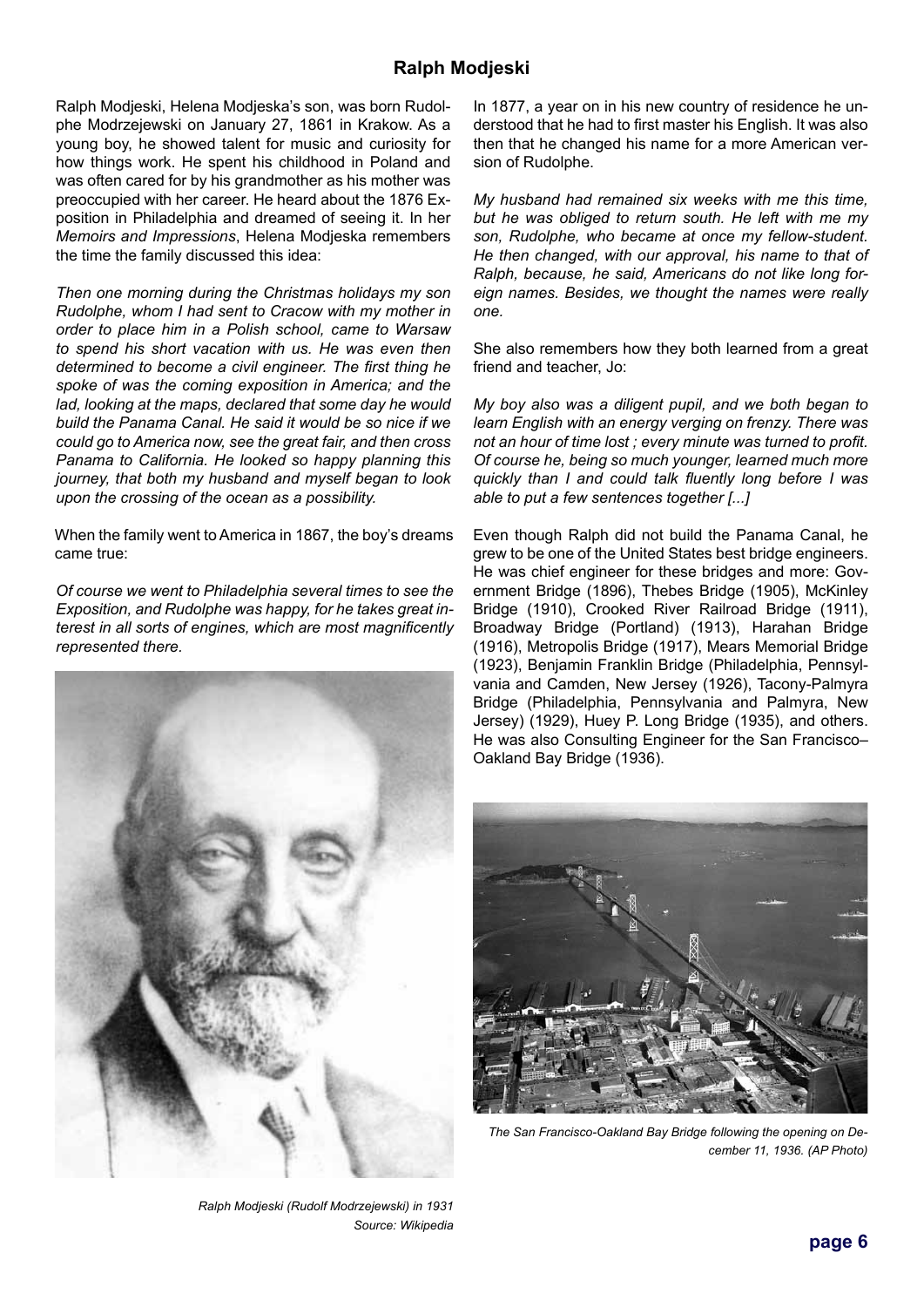# **ACTIVITY PAGE**

# **January-February 2018 TRIVIA QUESTION**

Which San Francisco bridge did Ralph Modjeski help to construct?

**Send the answer (with your home address) to: KrakowAIRC@state.gov**

**The 3rd, 4th and 6th correct answer will be awarded with a book prize**

**Deadline: March 15, 2018**

**November-December 2017 Answer:** 

**They were principles for peace negotiations and an end to WWI .** 

**The winners are: Dominika from Luzino, Dominika from Pielgrzymowice, and Aleksander from Radom**

 **CONGRATULATIONS!!! The prize will be sent to you by mail.**



**Zoom is online at www.usinfo.pl/zoom/**

**Free subscription KrakowAIRC@state.gov**

**Contact us at KrakowAIRC@state.gov**

**American Information Resource Center Krakow Konsulat Generalny USA ul. Stolarska 9, 31-043 Krakow KrakowAIRC@state.gov**

Exercise 1. Reading

Read the articles on pp.: 2-6 and decide whether the sentences below are true or false:

1. Actor John McCullough asked Helena Modrzejewska to simplify her surname to "Modgeska", but she didn't like his idea and chose "Modjeska".

2. It was Ralph Modjeski's dream to see the centennial Exposition in Philadelphia.

3. Modjeska's first impression of New York was an enchanting picture of a beautiful city.

4. Edwin Booth was one of the best Shakespearean actors of 19th century America.

5. Ralph Modjeski was Consulting Engineer for the construction of the Golden Gate Bridge.

6. The Modjeski family initially tried their hand at farming but they were not successful and that was why Helena Modjeska decided to return to her profession of an actress.

7. Henryk Sienkiewicz won the Nobel Prize in Physics in 1905.

8. Although Helena Modjeska lived in the United States for decades, she was not an American citizen.

9. Before she learned that whistling in the theatre means applause rather than displeasure, she was appalled by this reaction of the audience.

Exercise 2. Speaking

Work in pairs.

Tell your partner about your language learning habits. Consider these questions:

Do you read literature in the language you are currently learning? How do you study grammar? Do you listen to songs in that language? How do you learn new words? How do you find out about cultural differences between countries that speak different languages?

Do you have any novel techniques of learning a new language?

Listen to your partner telling you about their methods. Do you think you could benefit from their experience?

### **Useful links:**

1. MEMORIES AND IMPRESSIONS OF HELENA MODJESKA, 1910 https://archive.org/details/memoriesandimpre017092mbp

2. BIOGRAPHICAL MEMOIR OF RALPH MODJESKI 1861-1940 BY W. F. DURAND PRESENTED TO THE ACADEMY AT THE AUTUMN MEETING, 1944, NATIONAL ACADEMY OF SCIENCES OF THE UNITED STATES OF AMERICA BIOGRAPHI-CAL MEMOIRS VOLUME XXIII TENTH MEMOIR:

http://www.nasonline.org/publications/biographical-memoirs/memoir-pdfs/modjeski-ralph.pdf